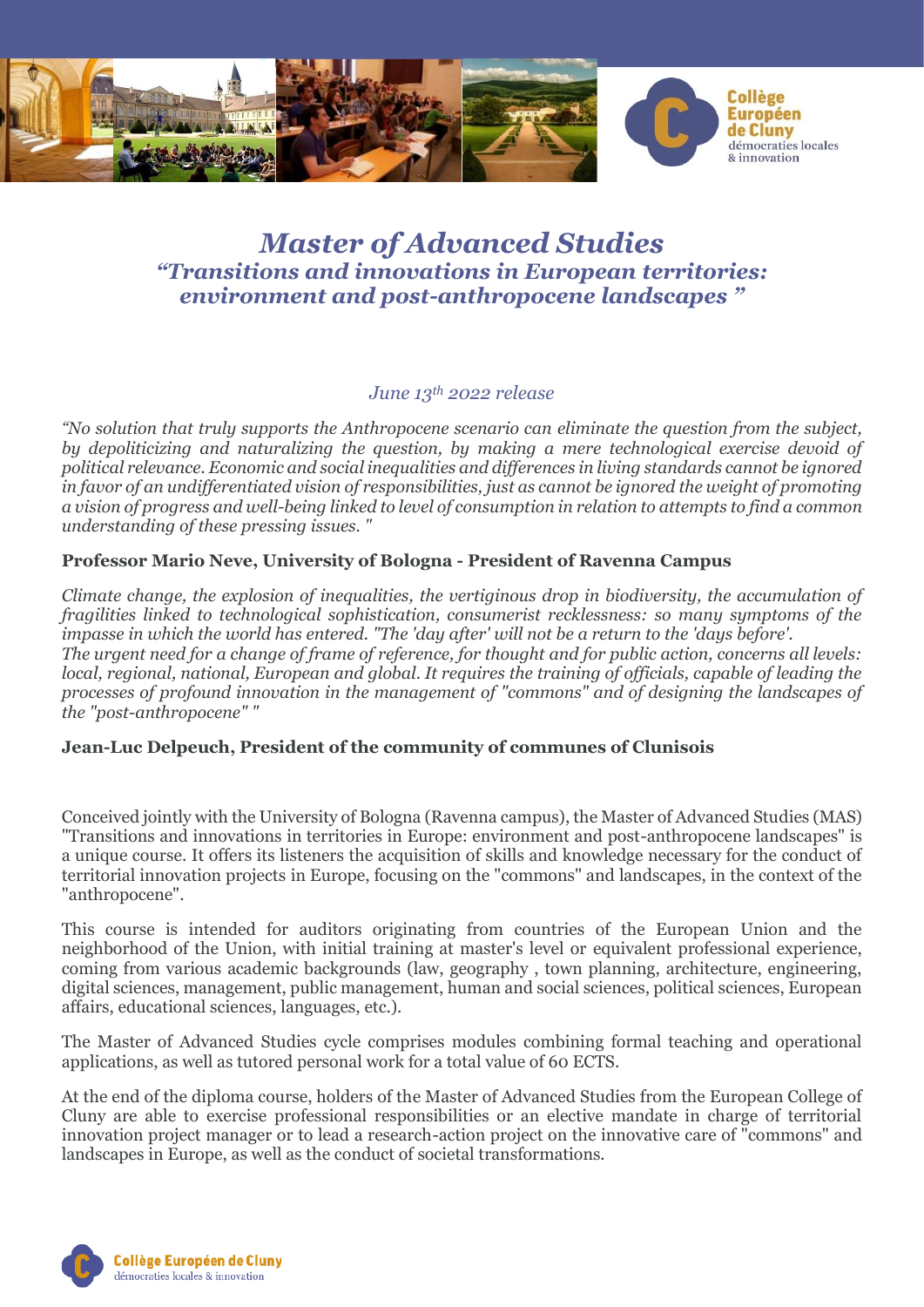## **1. Key concepts**

*Anthropocene:* the impact of human activities on ecosystems is such that it modifies the surface layers of the earth, the atmosphere, the climate, the biosphere, to the point of leaving lasting traces. This term was popularized by Nobel laureate in chemistry Paul Joseph Cruntzen and biologist Eugene Stoermer, to denote a new geological era. This upheaval is so radical that it forces to rethink the conceptual toolbox to forge new "post-anthropocene" instruments.

**Commons:** goods useful for life in society that cannot be appropriated privately, such as grazed areas, water resources, ecosystems, which are managed collectively; by extension, the term "commons" can cover heritage elements not necessarily managed in common, such as landscapes, climate, know-how, nonrenewable natural resources, etc. Elinor Ostrom's work on the "commons" won her the Nobel Prize in economics in 2009.

*Landscape*: physical heritage and living environment, resulting from the interaction of natural and human factors, and in particular planning policies.

**Territory**: space that is used, developed and managed, whose representation by the actors is based on spatial, temporal and organisational dimensions and gives rise to a feeling of belonging and collective responsibility for its management, preservation and development, all of which evolve over time.

*Innovation:* nourished by collective deliberations and research work, innovation consists in designing, experimenting, implementing and evaluating new forms of economic, social and environmental organization, to meet the changing basic needs of inhabitants in the face of the transformations of the Anthropocene.

*Transformation:* rapid changes in living conditions, linked to climate change, the rise of digital uses, demographic and economic changes, health and environmental conditions.

*Europe*: the courses of the European College bring together academic and institutional partners from different countries of the European Union; they are based on case studies from several European regions; the diversity of the cultural backgrounds of listeners is an important objective.

# **2. Diploma course program**

*The diploma course includes the following 21 modules: the first 5 modules take place in Ravenna, the next 16 modules in Cluny. The modules of the course are bilingual (English and French): the teachers are able to switch from one language to the other (e.g. oral in English and documents in French, or vice versa, answering a question in the language chosen by the auditor); conversely, each auditor must have a good command of one of the two languages and acquire a minimum knowledge of the other language. The dates indicated below are to be confirmed.*

## **1) Thinking together about the anthropocene (general introduction) -** *17-21 oct. 2022, in Ravenna, with Mario NEVE, University of Bologna, Ravenna campus*

This interdisciplinary course mobilizes the natural sciences, the humanities, philosophy, geography, history and economics, to present the transformation by human activity of the surface layers of the earth and the atmosphere and its challenges. It analyses the players' games and highlights the need for public policies that take into account the rapid changes necessary to try to restore satisfactory living conditions for future generations and prevent the various phenomena of collapse. It introduces a bibliography that each listener will have to study.

*Skills to be acquired:* ability to analyze the challenges of a public action project in the general context of ecological transition (carbon impact, biodiversity, impact on the water cycle, impact on pollution and risks).

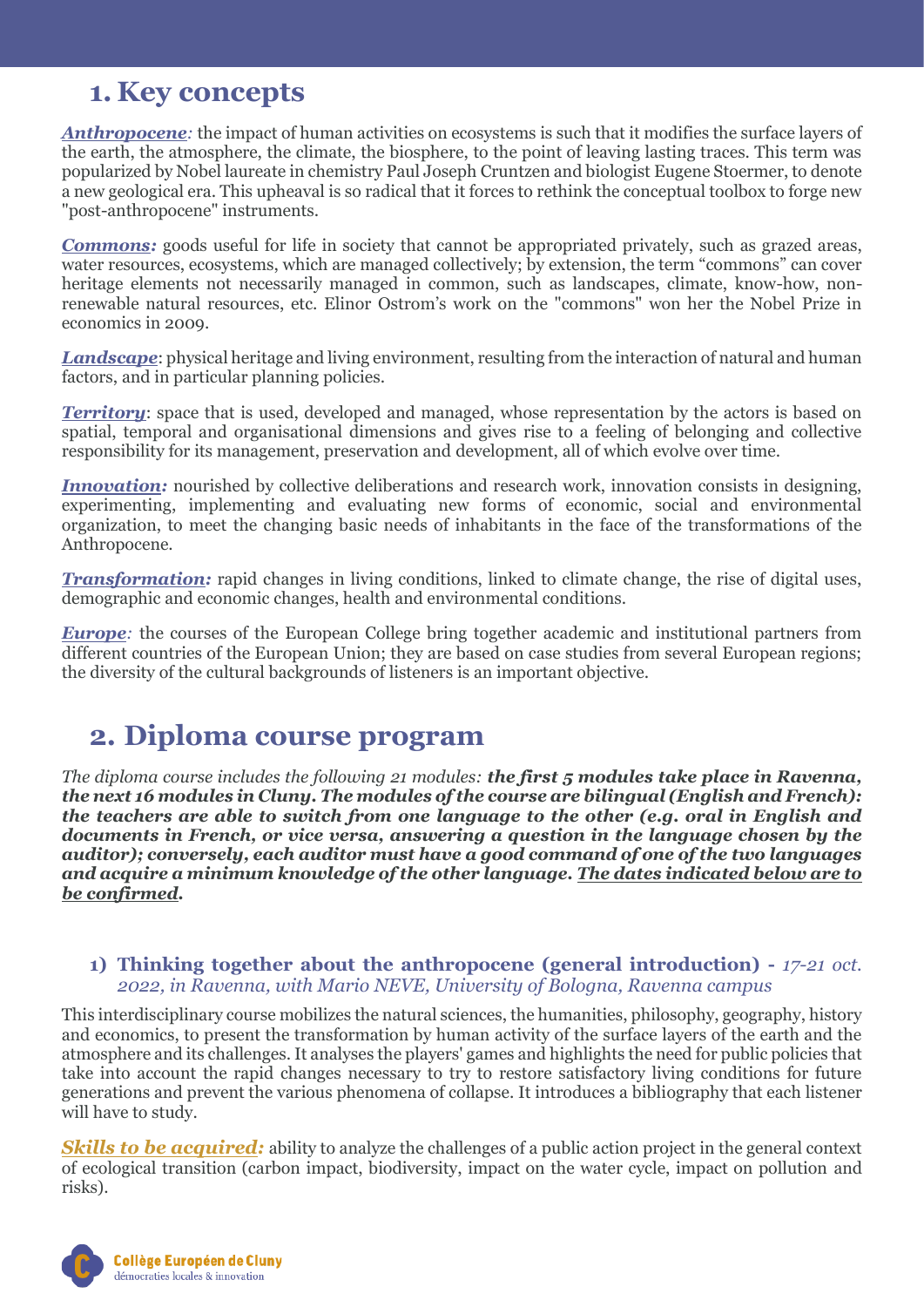## **2) Read the landscapes -** *17-21 oct. 2022, in Ravenna, with Mario NEVE, University of Bologna, Ravenna campus*

This course defines the notion of "landscape" as an expression of the relationships between humans and the environment, as a reflection of the evolution of these relationships over time, as a common heritage to be cared for, enhanced and made to bear fruit. Drawing on concrete examples, the course provides the tools for understanding and analysing the landscape, as well as examples of collective action around this heritage. It highlights the link between the choices made in terms of public policies (planning, energy, mobility, water, agriculture, etc.) and changes in the landscape.

*Skills to be acquired:* ability to analyze a landscape, to detect its characteristics and past evolution, to foresee and guide its evolutions, in the context of the necessary ecological transition.

## **3) Access to water, a common good -** *24-28 oct. 2022, in Ravenna, with Roberto PARISI, University of Bologna, Ravenna campus*

Since the generalization of water supply to every home, the importance of water as a potentially limiting factor in economic and demographic development has been lost sight of. With climate change, water is once again becoming a precious commodity whose resources are threatened, both in quantity and quality. The aim of the course is to define the issues related to water and, on the basis of case studies, to initiate the various public water policies at the local level: analysis of resources, water supply for its various uses, management of watercourses and aquatic areas, wastewater treatment.

**Skills to be acquired:** ability to analyze the challenges of a public action project in terms of impact on the water cycle (water resources, quality of water discharged into the environment, management of waterways, etc...)

## **4) Manage energy and climate -** *24-28 oct. 2022, in Ravenna, with Roberto PARISI, University of Bologna, Ravenna campus*

The economic development of the last two centuries has been based on the intensive use of fossil sources of energy: coal, oil, nuclear. Climate change requires a drastic reduction in greenhouse gas emissions. Renewable energies (wind, solar, geothermal, wood, hydraulic, bio methane, etc.) present potentialities and constraints, both technically and economically and in terms of their acceptability. The priority in this area is the combination of sobriety, energy efficiency and the production of renewable energy. The course will introduce the mechanisms of climate change and the temporalities corresponding to the different scenarios for the evolution of greenhouse gas emissions, to allow an understanding of "climate-energy" issues. It will include the analysis of projects of local authorities engaged in initiatives of positive energy territories.

**Skills to be acquired:** ability to analyze and manage the energy issues of a public action project: sobriety, efficiency, energy mix, production of renewable energy, issues of energy policies on global warming, energy poverty, landscapes, economic competitiveness; ability to supervise the realization of a territorial carbon inventory and a territorial carbon footprint.

## **5) Welcoming and including -** *31 oct. – 4 nov. 2022, in Ravenna, with Annalisa FURIA, University of Bologna, Ravenna campus*

Climate change is fuelling tensions in many parts of the world and causing migratory movements to increase. Faced with the arrival of people seeking a future, local authorities, in relation with nongovernmental organisations and associations of the social and solidarity economy, must think about the reception and integration of the people concerned.

**Skills to be acquired:** understanding of migration mechanisms, knowledge of European and international humanitarian action, ability to analyse the legal situations of people arriving on European territory, ability to organise orientation, care and inclusion systems, particularly with regard to unaccompanied minors.

**6) Languages applied to landscapes (English and French) –** *7-10 nov. 2022 in Cluny, with Nathalie THIERS, trainer at the European College of Cluny, responsible for the Landscape Plan at the Communauté de Communes du Clunisois*

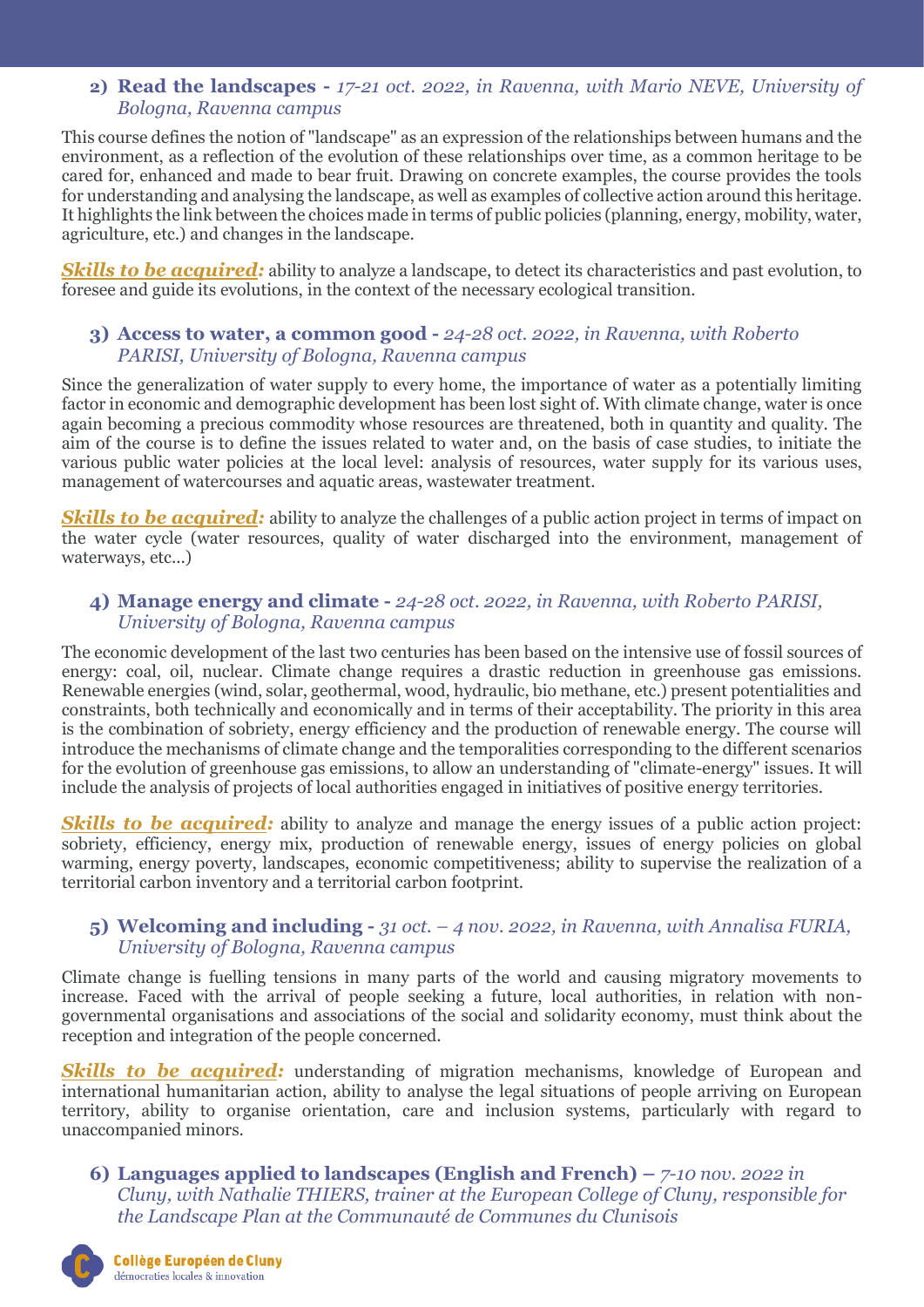The modules of the course are bilingual (English and French): teachers are able to switch from one language to another (for example oral in English and documents in French, or the reverse, answer to a question in the language chosen by the listener); reciprocally, each listener must have a good command of one of the two languages and acquire a minimum background allowing him or her to understand the other language. To this end, two weeks at the beginning of the course will be devoted to a discovery of the landscapes of Clunisois with acquisition of vocabulary and turns of phrase allowing discussion in English and French on these landscapes and the actors of their evolution.

*Skills to be acquired:* ability to actively follow a bilingual teaching (English – French), knowledge of vocabulary and expressions useful to the program modules, ability to speak, didactic presentation and animation of case studies in either of the two languages; cooperative language skills (comprehension support for a person with difficulties).

## **7) Living with the living –** *9-10 nov. 2022 in Cluny, with Alain-Marie TOCHARD, trainer at the European College of Cluny - Botanist*

The collapse of biodiversity and the mass extinction of species is one of the characteristic phenomena of the Anthropocene. The course will explain this phenomenon, document its extent and analyse its determinants. It will present the various public policies and international, European and national programs intended to tackle it, as well as the profound changes to be made to local public planning policies, in particular in the fight against the artificialization of soils. Particular emphasis will be placed on initiatives by local authorities in this area.

**Skills to be acquired:** knowledge of the challenges of the collapse of biodiversity and of the major European and international programs in this area, ability to integrate this dimension into public policies, ability to lead public action projects in favor of maintaining biodiversity

## **8) Mobilizing the intelligence of a territory -** *15-17 nov. 2022 in Cluny, with Alexandre MOINE, Professor of geography at the University of Franche Comté, ThéMA laboratory*

The ability of a community to manage the challenges of transformation depends on the ability to mobilise the skills of the actors present around a territorial project. The course will give the theoretical keys to approach the understanding of a territory in a systemic way and to accompany the development projects. It will particularly train to the realization of a diagnosis and to the mobilization of the actors around the collective conception of the shared glance, with the help of powerful graphic tools in order to feed a territorial strategy. The course will be based on concrete examples of local projects and on a concrete situation through workshops with restitution to the actors in the field.

*Skills to be acquired:* ability to mobilize data concerning a territory, to analyze it, to coordinate consultation between stakeholders to design a territory project including the consideration of transitions

## **9) Introduction to coding –** *22-24 nov. 2022 in Cluny, with Sylvie TISSOT, trainer at the European College of Cluny, IT engineer, Director of the company Anabole - Lecturer at the Ecole Nationale Supérieure de Création Industrielle (ENSCI les Ateliers, Paris)*

The culture and practice of coding is too often confined to a community of experts. It is important that territorial actors and managers have a minimum of skills and capacity for cooperation in this area, in order to develop their own applications or to contribute to the adaptation of existing open tools. The teaching provides the basics of coding and allows the most motivated people to continue their initiation. Its objectives are as follows:

- $\checkmark$  learn the basics of programming
- $\checkmark$  discover the development tools
- $\checkmark$  create a program and a visualization
- $\checkmark$  allow the future territorial actor to communicate and collaborate with a developer
- $\checkmark$  acquire a self-taught posture,
- $\checkmark$  understand the challenges of programming.

**Skills to be acquired:** basic knowledge of computer programming, ability to design public policies for awareness and training in computer programming

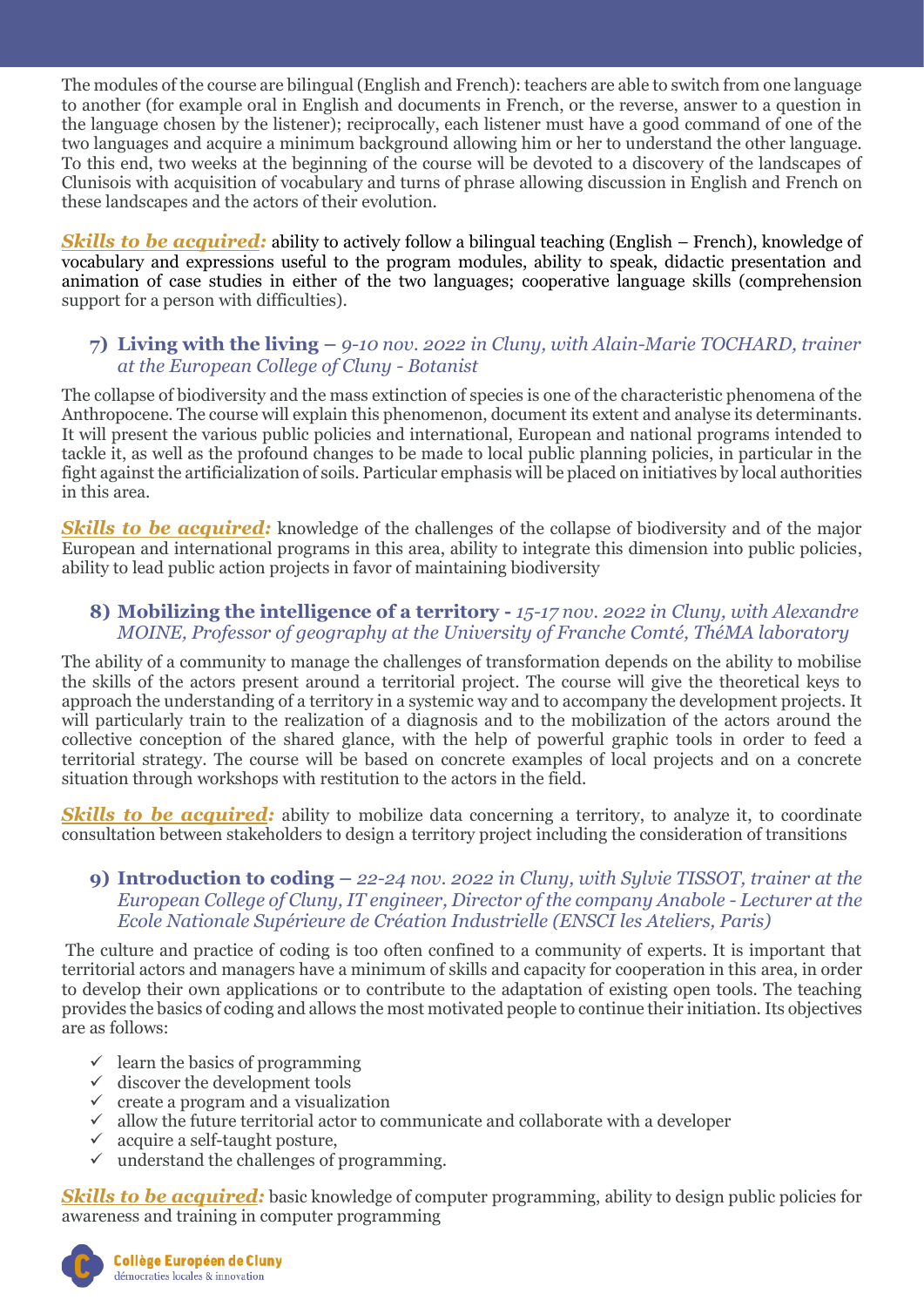## *10)* **Design of public policies -** *29 nov.-1 dec. 2022 in Cluny, with Romain THÉVENET, Designer at Détéa, cofounder of La 27e Région*

Public action must bring people closer to those responsible. Among the resources useful for this reconciliation, design plays a particular role. This course will provide listeners with an introduction to design and will impart the ability to use this discipline to facilitate dialogue and the common representation of stakeholders in relation to transformation projects.

**Skills to be acquired:** basic knowledge of project design methods; ability to mobilize them for the collaborative design of operational local public policy projects; capacity to evaluate projects after their prototyping phase

## **11) Entrepreneurship in the circular economy –** *6-8 dec. 2022 in Cluny, with Louis DENAUD, Research professor, Arts et Métiers Cluny campus, Wood Laboratory*

In the context of the need to break with the depletion of fossil resources and the limitation of emissions linked to the transport of goods, the course will introduce the concepts of the circular economy: life cycle analysis, ecodesign, industrial ecology, relocation. In the field of wood materials, he will discuss the conditions for the development of this new model of endogenous economic development. It will provide case studies of local development based on the valorization of local resources.

**Skills to be acquired:** ability to analyze the development potential of the circular economy in a territory, competence to lead a territorial pole of economic cooperation, to coordinate the bringing together of local economic actors around the development of local resources.

## **12) To be protected and to protect, to be included and to include**  $-3.5$  **jan.** *2023 in Cluny, with Boris CHEVROT, Coordinator of the Economic and Social Unit at the Communauté de Communes du Clunisois - Lecturer at the University of Lyon 2 - Trainer at the European College of Cluny*

The profound changes in lifestyle necessary to fight climate change are likely to destabilize the social fabric and worsen the divides between generations, between rural and urban people, between included people and people in vulnerable situations. The desperation of young people in the face of the deteriorating climate situation is a major difficulty. In this unprecedented context, social and solidarity policies, particularly in the fight against exclusion, must evolve. The peculiarity of the situation can be measured in the light of several recent crises: the cleavages between supporters and opponents of vaccination, situations of distress and isolation caused by rising energy prices, throughout Europe, conspiracy and xenophobic movements, etc. The course will provide elements of social policy analysis, current developments and offer case studies of innovative local public policies to face the most recent risks.

*Skills to be acquired:* ability to coordinate local integration and solidarity policy projects, in particular for people excluded from employment, isolated, with disabilities; ability to analyze the issues of old age and coordinate action projects in this area; competence in analyzing the social issues of ecological transition.

## **13) Eat local –** *10-12 jan. 2023 in Cluny, with Charlotte DUFOUR, Trainer at the European College of Cluny - Consultant on food systems and nutrition for humanitarian NGOs and the United Nations (notably the FAO)*

Food is a crucial issue, both in terms of public health, the type of economic and agricultural development, greenhouse gas emissions and geopolitics. The course will introduce these issues and present territorial approaches aimed an improvement in local food supply, at relocating food production as well as quality research linked to agricultural practices and a better distribution of added value through the creation of local processing tools. agro-food and short marketing channels.

*Skills to be acquired:* ability to coordinate a territorial food project approach; knowledge of the different levers of a local food policy (land, agricultural practices, consumption...); ability to lead a policy of encouraging the installation of new farmers and the transfer of farms; ability to analyze the impact of agricultural and food trajectories on resources and landscapes

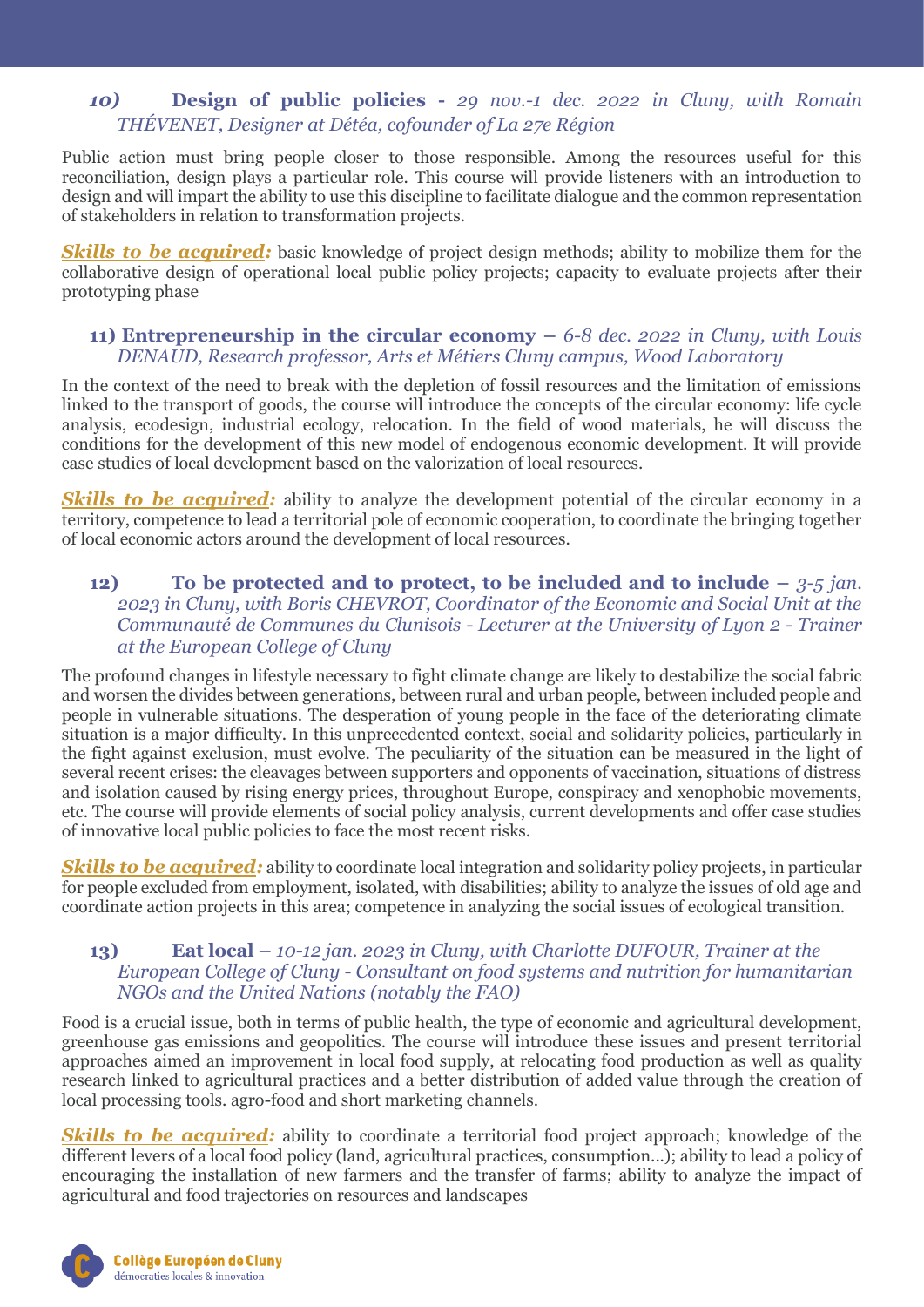## **14) Creating a system for/through the valorisation of territorial data –** *17-19 jan. 2023 in Cluny, with Grégoire FEYT, Professor at Grenoble Alpes University, Institute of Urban Planning and Alpine Geography & PACTE Laboratory*

The intelligence of the territory imposes to consider but also to cross domains and problems more and more diverse and interdependent. To these fields are associated sources and types of data more and more numerous, varied and coming from diversified actors. Taking advantage of these resources in a collective and sustainable manner on a territorial scale requires the implementation and management of a Territorial Information System (TIS). This system mobilises three main areas of knowledge and action: technical, through tools and methods for processing and representing geographic data (geographic information system, geovisualisation, etc.); functional and organisational, through the development of transversality and partnerships (Open data, collaborative platform, etc.); and political and legal, with the issues of information governance and data regulation The training will aim to provide the bases and keys for understanding and articulating these different registers of action.

*Skills to be acquired:* knowledge on the digital geographical information (nature, structure, treatments), to apprehend the diversity of the "business approaches", functional and organizational principles of a TIS, to integrate the ins and outs of the opening of data, to take into account the political and legal dimensions of the sharing of the territorial data

## **15) Connecting without excluding –** *24-26 jan. 2023 in Cluny, with Stéphane CROZAT, Teacher-researcher in computer science at the Technological University of Compiègne (Costech laboratory). Member of Framasoft, a popular digital education association - Trainer at the European College of Cluny*

The rapid development of digital exchanges and artificial intelligence open up considerable opportunities, but are accompanied by situations of marginalization and exclusion, for people who do not have access to it, who only partially access it, or in degraded conditions. The course will present an overview of the digital revolution, will explain the main economic and social consequences of this movement, will analyse the foreseeable evolutions in the short and medium term. It will address the issues of e-government, digital illiteracy and provide access to examples of public policies to overcome the main risks of exclusion that accompany the digital revolution.

*Skills to be acquired:* knowledge of the major challenges of digital development in terms of economic, social and environmental consequences, in terms of open software and open data; ability to coordinate local policies to fight digital exclusion, share digital commons, promote digital sobriety

## **16) (Re)housing the existing? -** *31 jan.-2 fév. 2023 in Cluny, with Anne D'ORAZIO, Professor of Architecture and President of the Board of Directors of the Ecole d'Architecture de Paris-la-Villette and Angèle LAUNAY, Doctoral student at the Ecole d'Architecture de Paris-la-Villette and head of the housing department at the Communauté de communes du Clunisois*

Faced with socio-demographic changes and the new ecological, technical and health challenges of the 21st century, we will need to consider the new development of housing production and improvement. The triptych 'sobriety, efficiency, renewable energy' seems to be gradually infusing urban planning policies.

What do sobriety and efficiency mean for housing policies, then? What are their effects on the production and management of housing habitat stock? As sobriety becomes a priority, for soil protection and biodiversity as well as energy saving and material resources, therefore most of the stakeholders are considering necessary to work with what already exists. This posture aims to combine the socio-economic and intimate needs of households with the existing built environment. It seems to be the guarantee of sustainable territorial development. Consequently, urban, and rural design practices are transformed, thus questioning our ability to take care of what is already there (fight against vacancy, rehabilitation measures, regeneration of wastelands, etc.). After having presented the stakes of such a paradigm shift and the frameworks of the public policies related to it, the course will be based on examples of local actions to consider their transformations.

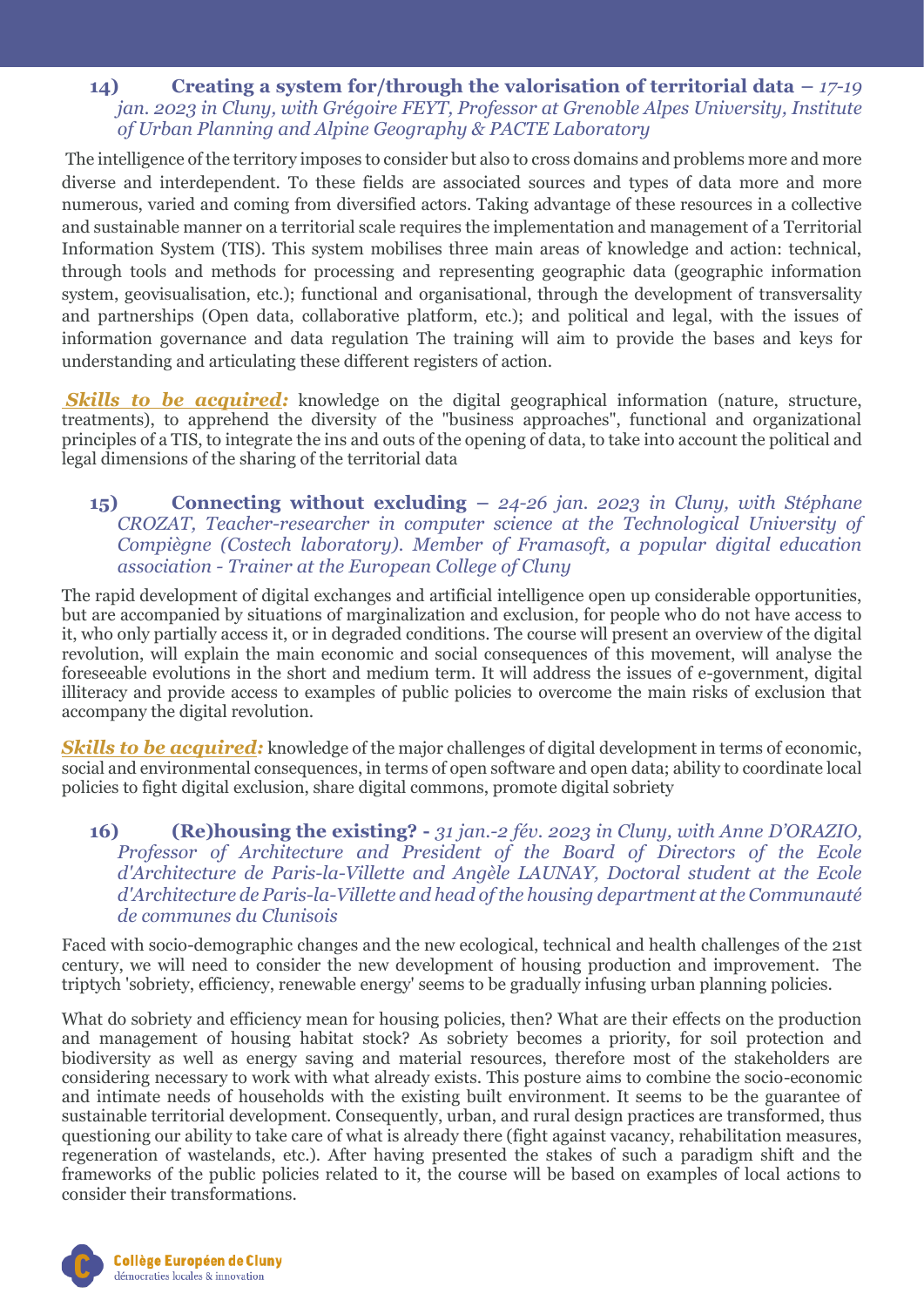**Skills to be acquired:** knowledge of housing and urban design policies, ability to coordinate these policies and settlement strategies.

## **17) Getting around "low carbon" –** *7- 9 feb. 2023 in Cluny, with Valerie FACCHINETTI-MANNONE, Lecturer in Geography at the University of Burgundy*

Globalization has been built on freedom of movement, the intensive use of petroleum fuels and the development of air transport. It has resulted in phenomena of high specialization in production and increased interdependence between regions of the world. The increase in the cost of fuel and the reduction in the quantities available could have the effect of severely handicapping regions with low population density, where distances are greater and where the organization of collective mobility is more complex. At the same time, the reduction in the mobility of goods and services gives rise to new economic opportunities in proximity approaches. Electromobility has a number of advantages, but requires the development of electricity production and networks. The course will introduce these issues and present innovative mobility practices: public transport, soft mobility, multi-modality, etc.

**Skills to be acquired:** ability to analyze the mobility practices of a territory, to stimulate a local mobility scheme, to design and implement innovative services in terms of collective mobility and soft travel

## **18) Acting as a local, regional, national, European and global citizen –** *21-23 feb. 2023 in Cluny, with Jean-Luc DELPEUCH, Director of training at the European College of Cluny, President of the Communauté de Communes du Clunisois, former University President*

Faced with climate change and the collapse of biodiversity, the innovations necessary for the profound transformations of public policies cannot be done in a "top-down" direction, from international and national bodies to local levels, but must be nourished by experiments and have recourse to strong interactions between the different scales of public action. Active citizenship and a legitimate and vibrant democratic organization are necessary conditions for the ability to innovate and experiment. It is also a factor of good articulation between the decisions of the different levels. In this context, the course will introduce the notion of citizenship through authors like Tocqueville and Dewey. He will present the different models of institutional construction: unitary, decentralized, federalist. It will present the specificities of the process of European construction. It will draw on concrete examples of innovative practices in terms of citizen participation and cooperation between the different levels of public action, in particular between grassroots democracy and the functioning of national and European institutions.

*Skills to be acquired:* knowledge of multi-level institutional mechanisms, in particular federal, ability to analyze the responsibilities of entities according to their skills, knowledge of European institutions and general principles of European law

## **19) Common goods management**

This teaching is based on the work of Elinor Ostrom and Riccardo Petrella to define the "commons". It shows that the Anthropocene period reinforces the importance and value of these commons, as well as the need to manage them vigilantly. The course illustrates the management methods of these commons at different scales and in different places. The course also gives an introduction to public finances, which are part of the "commons" necessary for the good management of other "commons", as well as the financing of projects, with a particular focus on European funding.

**Skills to be acquired:** knowledge of the notion of "commons" and the issues relating to the management mode of these commons; ability to lead public action programs to raise awareness of the commons and establish management methods adapted to their proper consideration.

## **20) Public service in Europe - In Visio, spread over the year from 21 Nov. 2022,** with Stéphane GUERARD, Lecturer and researcher in public law at the University of Lille, Faculty of Legal, Political and Social Sciences. CERAPS (CNRS, UMR 8026) - Project Manager OLA (Observatory on Local Autonomy)

The way public service is organized in Europe varies from country to country, depending on historical data, political and cultural traditions, but also on economic and legal factors. The course will provide an overview